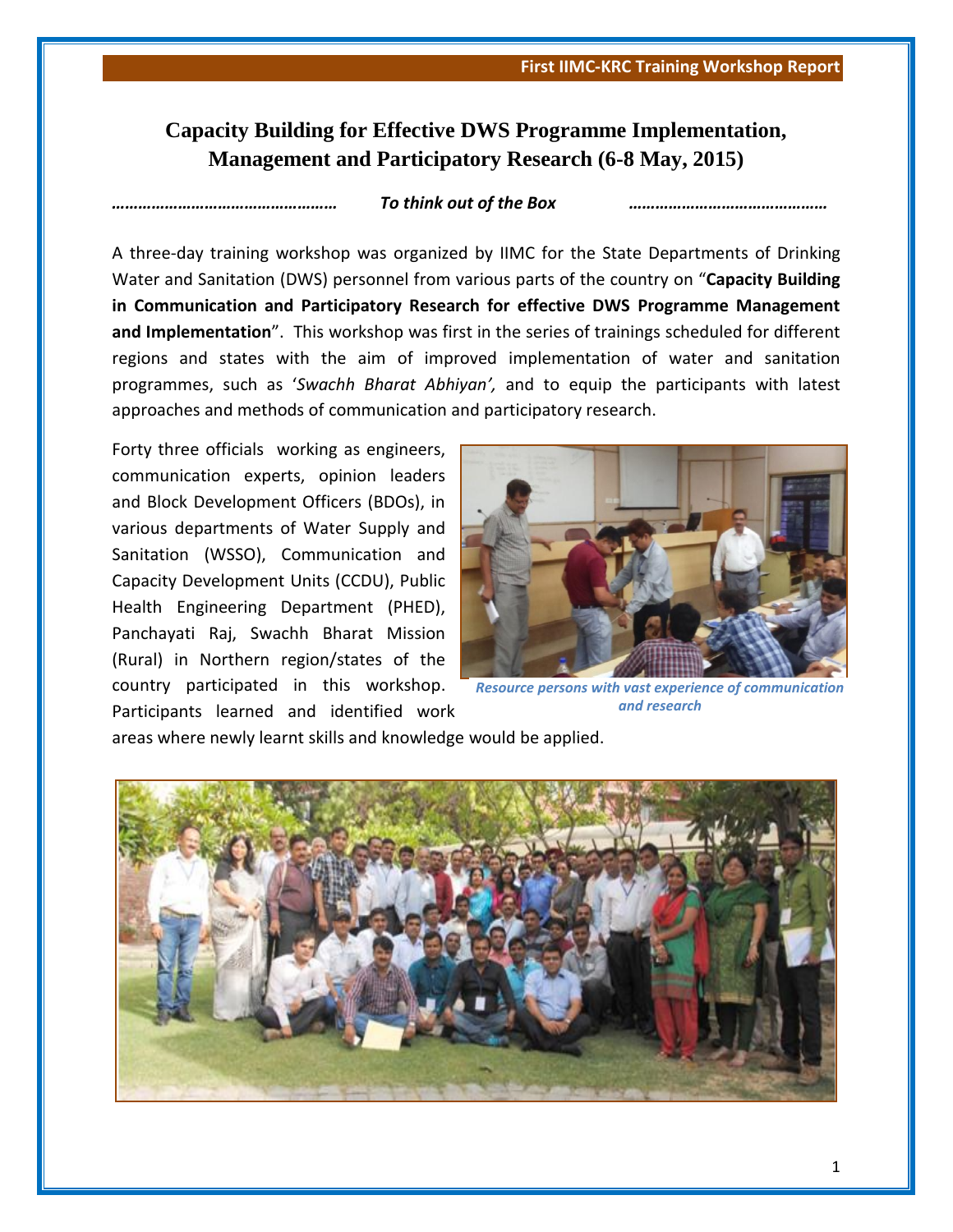## **First IIMC-KRC Training Workshop Report**

During the workshop learning sessions were conducted on appropriate approaches to bring about behavioral change in the community by engaging and mobilizing them in the process of development. The course coordinator exhorted the group to think beyond their job portfolios by changing their perspective on issues at hand. The training team facilitated the sessions and group activities for enhanced participation and learning.





The practical orientation to the concept of participatory Research and applicability of Inter personal Communication skills in PRA was strengthened with the conduct of field exercises in the villages. Two villages of Teekli and Aklimpur in Gurgaon district in Haryana were visited to explore and examine the prevailing water and sanitation issues at the community level. The use of participatory

research tools to collect community level data and information on constraints and barriers at individual and societal level provided hands on experience of participatory research methods of Transect Walk, Focus Group Discussion, In-depth Interviews, observations techniques, resource mapping and social mapping for the purpose of generating micro level data.

The following day sessions provided orientation to the process of compilation of information/data on water & sanitation issues, social, individual and operational barriers in implementation of schemes, availability of resources and its use, community awareness on water use, conservation, sanitation, campaigns and programmes on drinking water, sanitation and toilets. The Community Radio team of IIMC also played an active role



in recording the views and opinion of community resource persons on key issues of water and sanitation.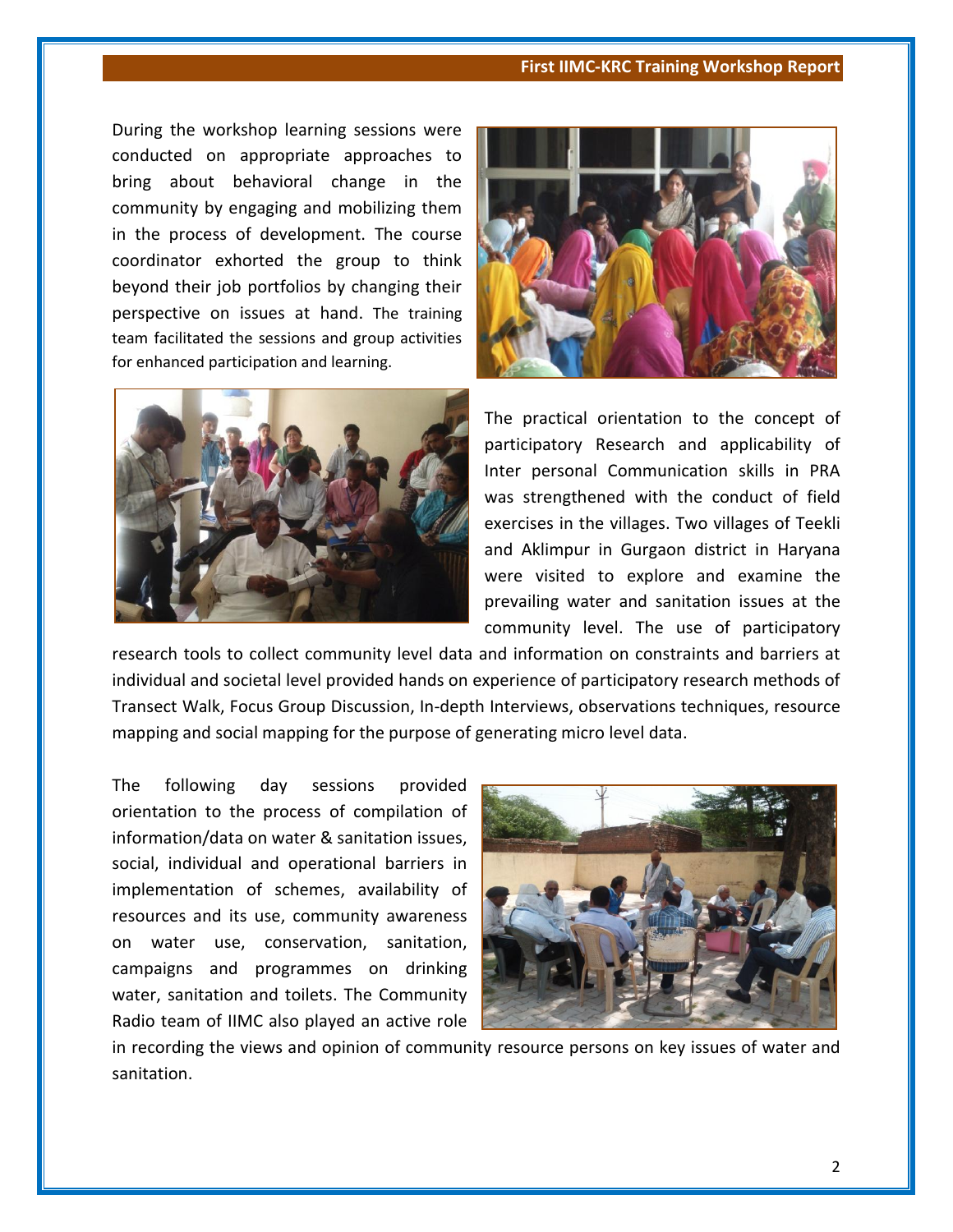At the Valedictory session, Ms Sandhya Singh, Director (Stats.), MDWS stressed upon the need to apply the participatory research methods for effective monitoring of services at the grassroots level. Participants gave their feedback on the overall conduct of the workshop and on fulfillment of their expectations on a questionnaire. Mr Sunit Tandon, Director General, IIMC opined that the workshop learning on communication tools be used for improving the drinking water and sanitation system in our country. The workshop concluded with the distribution of certificates to all participants.

| <b>Profile of Participants</b> |                                 |                                                                                   |                                    |  |
|--------------------------------|---------------------------------|-----------------------------------------------------------------------------------|------------------------------------|--|
| S.<br>No                       | <b>Name</b>                     | <b>Designation</b>                                                                | <b>State/District</b>              |  |
| 1                              | Shri Surender Pal               | State training centre (CCDU)                                                      | Mandi, Himachal Pardesh            |  |
| $\overline{2}$                 | Sh. D. K. Jain                  | Executive Engineer, PHE D                                                         | Raisen, Madhya Pradesh             |  |
| 3                              | Sh. P. K. Guru                  | Executive Engineer, PHE Division,                                                 | Chhatarpur, Madhya Pradesh         |  |
| $\overline{\mathbf{4}}$        | Dr. Manoj Pandey                | State Consultant (HRD/IEC),<br>Director, WSM, PHED                                | Bhopal, Madhya Pradesh             |  |
| 5                              | R. Lavjibhai U Solanki.         | <b>DWSU</b>                                                                       | Surat, Gujarat                     |  |
| $\overline{6}$                 | Hemraj Chavda                   | District Co-ordinator, (DWSU)                                                     | Gujarat                            |  |
| 7                              | Samarusinh M Dabhi              | Coordinator DWSU WASMO                                                            | Mehsana, Gujarat                   |  |
| 8                              | <b>Rakesh Kumar Bhatt</b>       | <b>State Consultant (IEC/HRD)</b><br>(WSSO), (SWSM),                              | Lucknow, Uttar Pradesh             |  |
| $\boldsymbol{9}$               | Rakesh Chand Tripathi           | District Consultant (IEC/HRD),<br><b>District Water and Sanitation</b><br>Mission | Lakhimpur, Uttar pradesh           |  |
| 10                             | <b>Baljeet Singh</b>            | District Consultant (IEC/HRD),<br><b>DWSM</b>                                     | Muzaffarnagar, Uttar pradesh       |  |
| 11                             | Mr. S.S. Bisht                  | UC (OP&SD), PMU, Swajal                                                           | Dehradun, Uttarakhand              |  |
| 12                             | Mr. Sanjay Kumar Singh          | UC (HRD), PMU, Swajal                                                             | Dehradun, Uttarakhand              |  |
| 13                             | Mr. Jay Prakash Panwar          | IEC Consultant, PMU, Swajal,<br>Dehradun                                          | Dehradun, Uttarakhand              |  |
| 14                             | Mr. Sanjay Pandey               | Training & Communication<br>Specialist, PMU, Swajal                               | Dehradun, Uttarakhand              |  |
| 15                             | Mr. Rakesh Dutt                 | Project Manager, DPMU                                                             | Rudrprayag, Uttarakhand            |  |
| 16                             | Shri Sanjay Kumar Sinha         | State Coordinator (C.B) BSWSM                                                     | Patna, Bihar                       |  |
| 17                             | Shri Ashish Kumar               | State Coordinator (IEC), BSWSM                                                    | Patna, Bihar                       |  |
| 18                             | Shri Nilesh Kumar Singh         | District Coordinator, DWSC                                                        | Nalanda, Bihar                     |  |
| 19                             | Shri Pradeep Kumar              | Distric Coordinator, DWSC                                                         | Sitamarhi, Bihar                   |  |
| 20                             | Shri Sudhir Kumar               | District Coordinator, DWSC                                                        | Jamui, Bihar                       |  |
| 21                             | Shri Rajuram                    | Development Officer                                                               | Dataramgarh, Sikar                 |  |
| 22                             | Shri Manoj Singh                | Development Officer                                                               | Sanganer, Jaipur, Rajasthan        |  |
| 23                             | Shri Manjit Singh<br>Beniwal    | Development Officer                                                               | Baytu, Barmer, Rajasthan           |  |
| 24                             | Shri Anand Kumar<br>Songara     | <b>XEN</b> and District Programme<br>Coordinator                                  | Rajasthan                          |  |
| 25                             | Shri Ramdev Singh<br>Bijaraniya | Sarpanch, Gram Panchayat                                                          | Netadwas, Dhod, Sikar<br>Rajasthan |  |